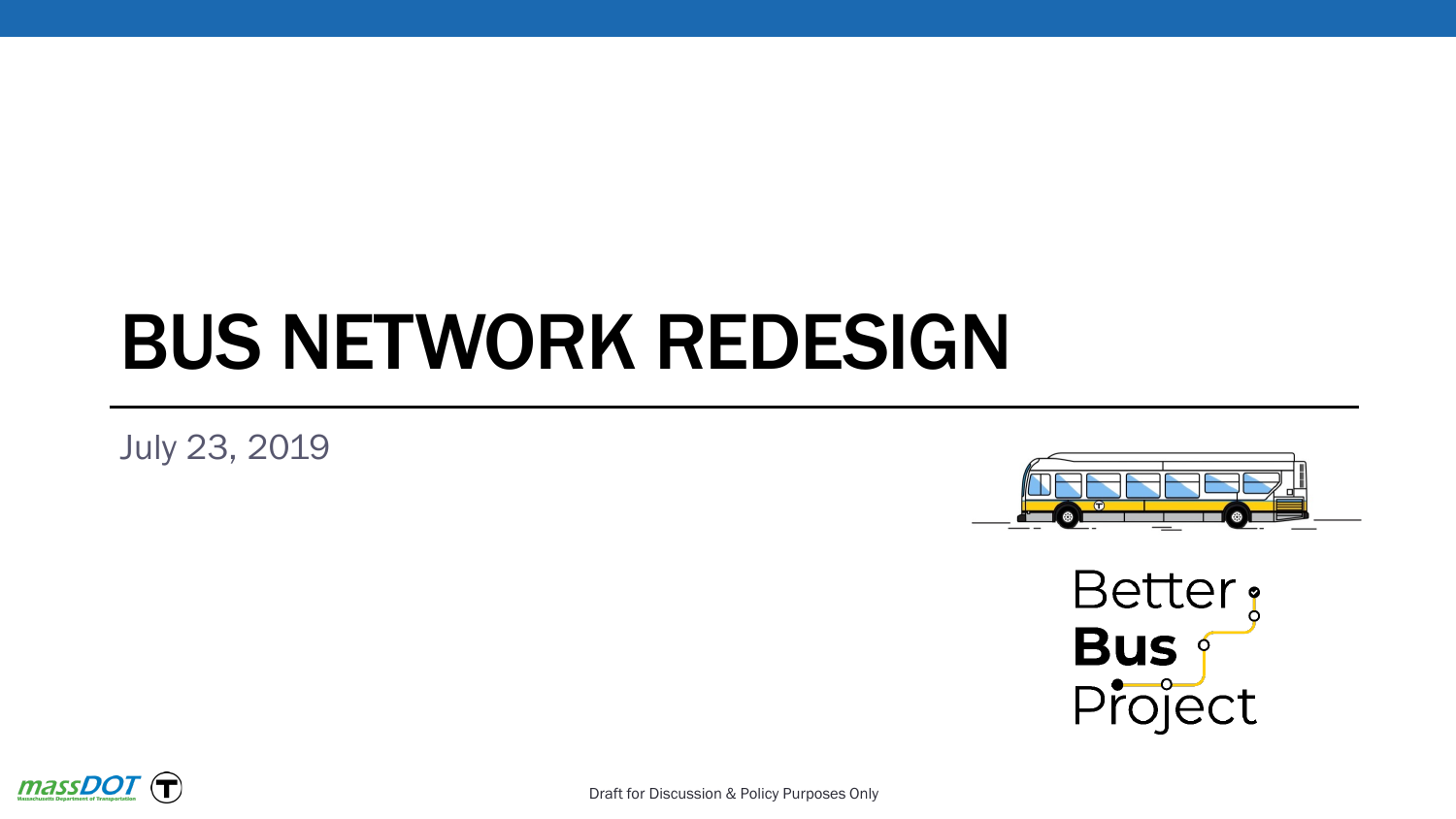### Agenda

- 1. Review Key Policy Statements
- 2. Provide process updates:
	- Bus Network Redesign Metrics
	- Bus Network Redesign Demonstration Projects
	- Public Outreach Approach

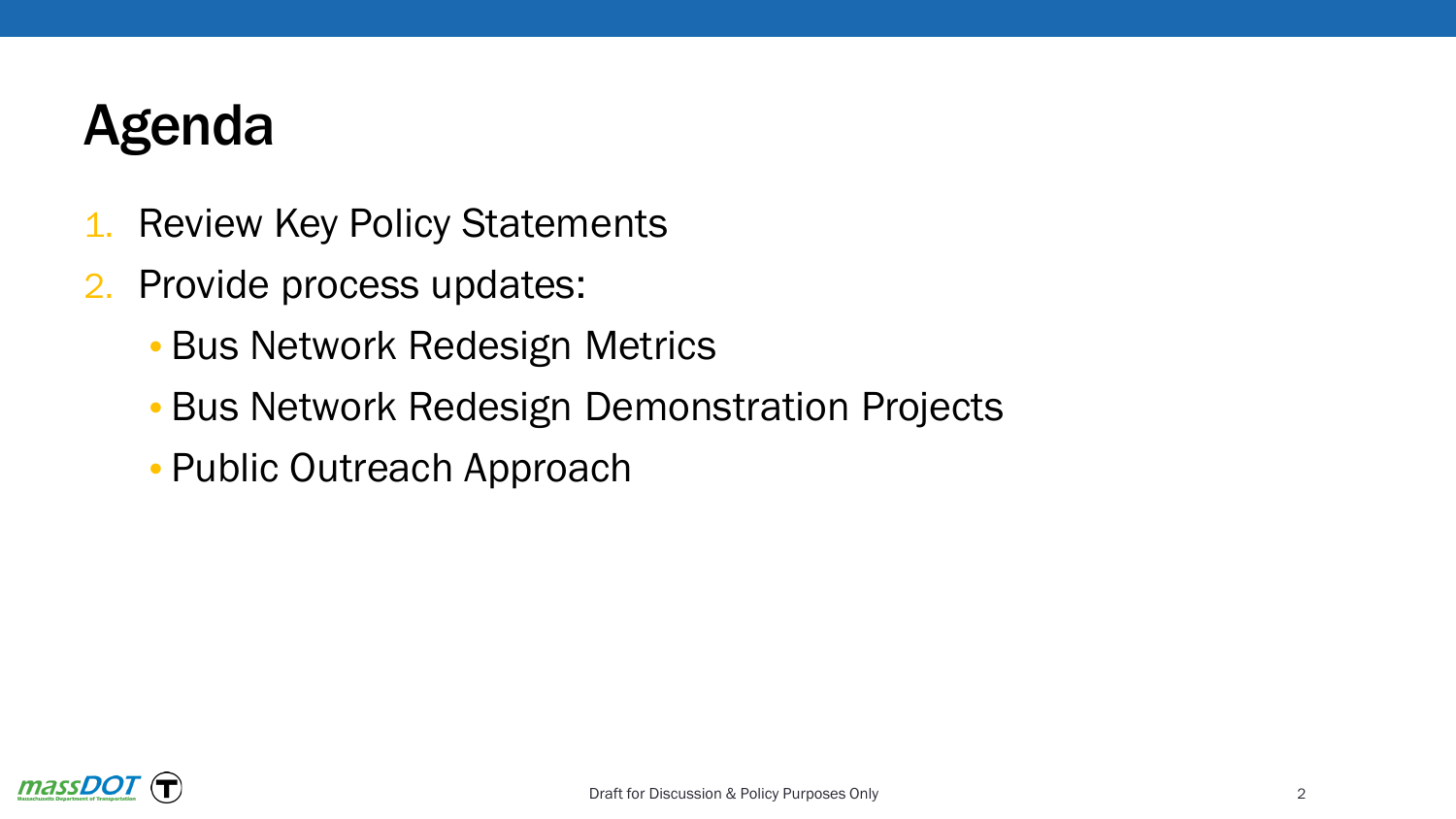### Bus Network Redesign Overview

The MBTA bus network carries 1/3 of our customers but has not changed drastically since mid-20th century.

Since that time:

- Demographics have shifted
- New destinations have emerged and many communities have transformed
- Travel patterns have changed alongside new mobility options such as ridesharing and bike share
- Traffic congestion has increased
- Ridership has declined

In order to respond to this changing context, the Network Redesign will recommend a new network that meets today's regional needs.

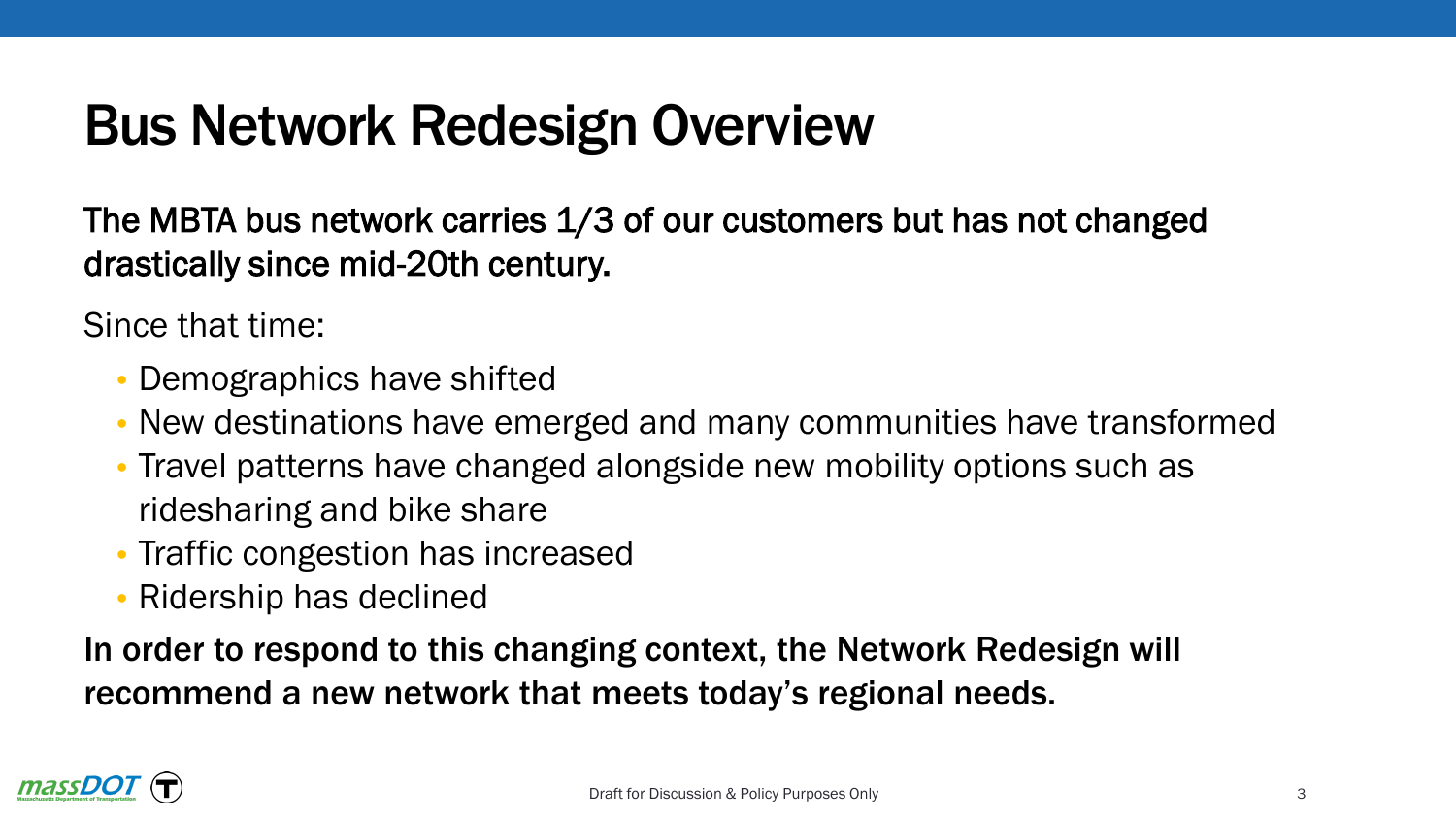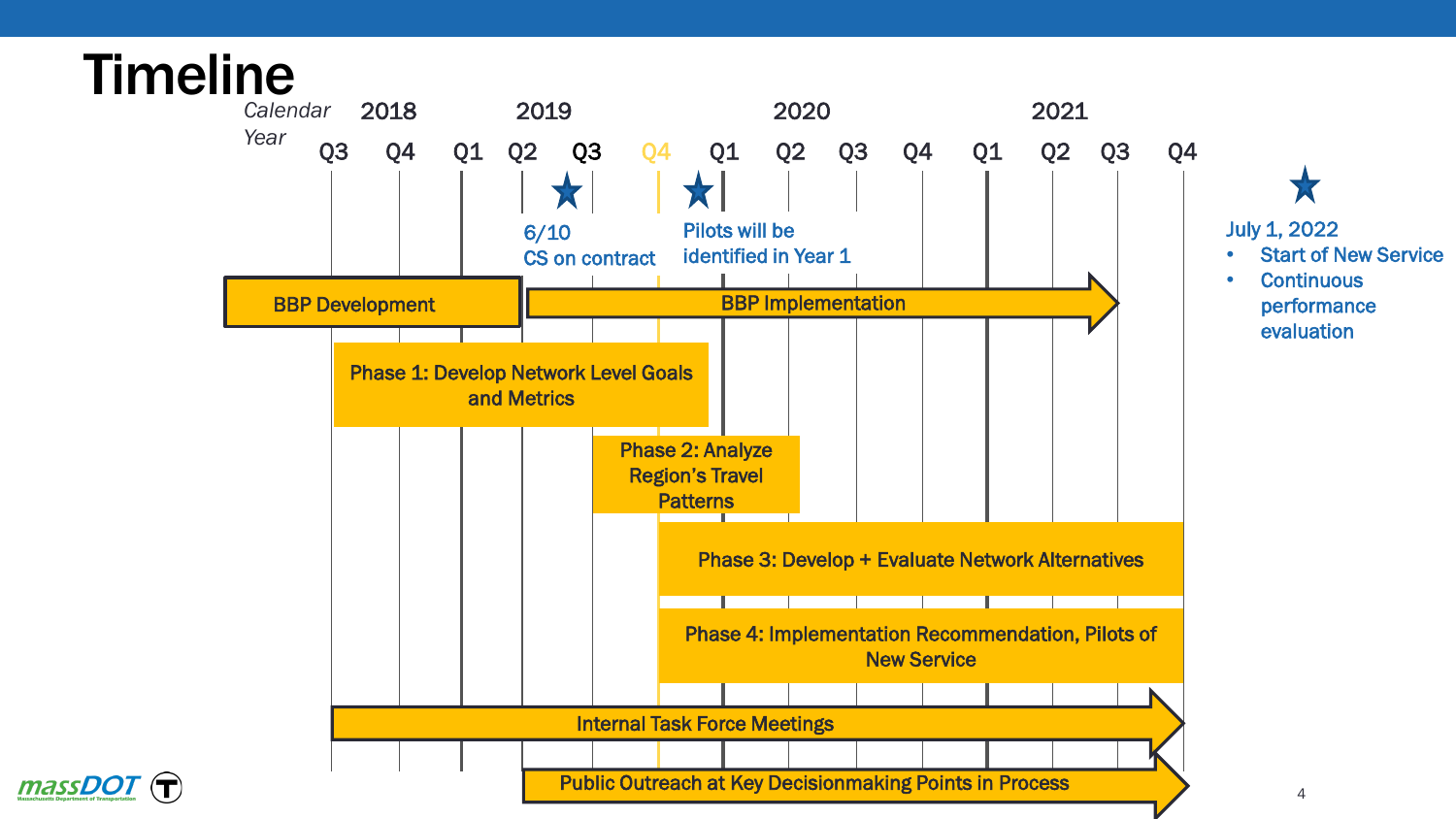### Key Policy Statements – Planning Horizon

Land Use: The BNRD will rely on trip-making data based on today's land use. However, regionally adopted 2030 land use projections will be used to identify major growth areas to consider in the process. State adopted regional housing creation plans will also be considered when developing network designs, particularly when that growth is targeted in transit-friendly areas.

Coordinating with Upcoming MBTA Capital Investments: The BNRD will assume coordination with:

• Fully funded and committed investments per the FY 2020-24 Capital Investment Plan, including the Green Line extension (GLX) and increased capacity from the Red Line/Orange Line program

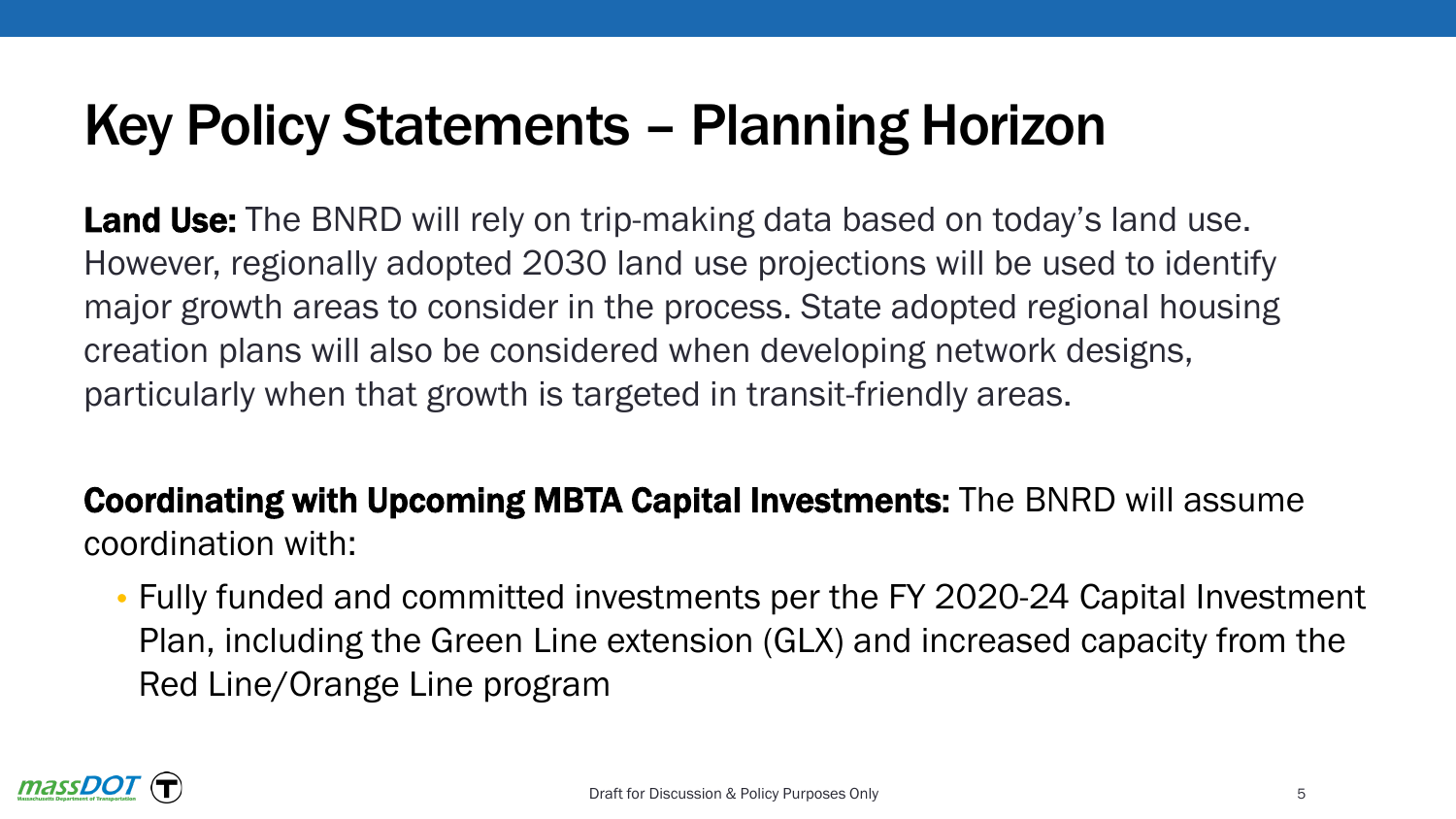# Key Policy Statements – Municipal Partnerships

- BNRD will assume the 14 miles of bus priority identified through the Better Bus Project will be implemented.
- Network designs may assume additional transit priority infrastructure beyond these 14 miles, provided that proposed service levels support it and cities and towns have been notified.
- BNRD will focus on the entire MBTAexclusive service area.





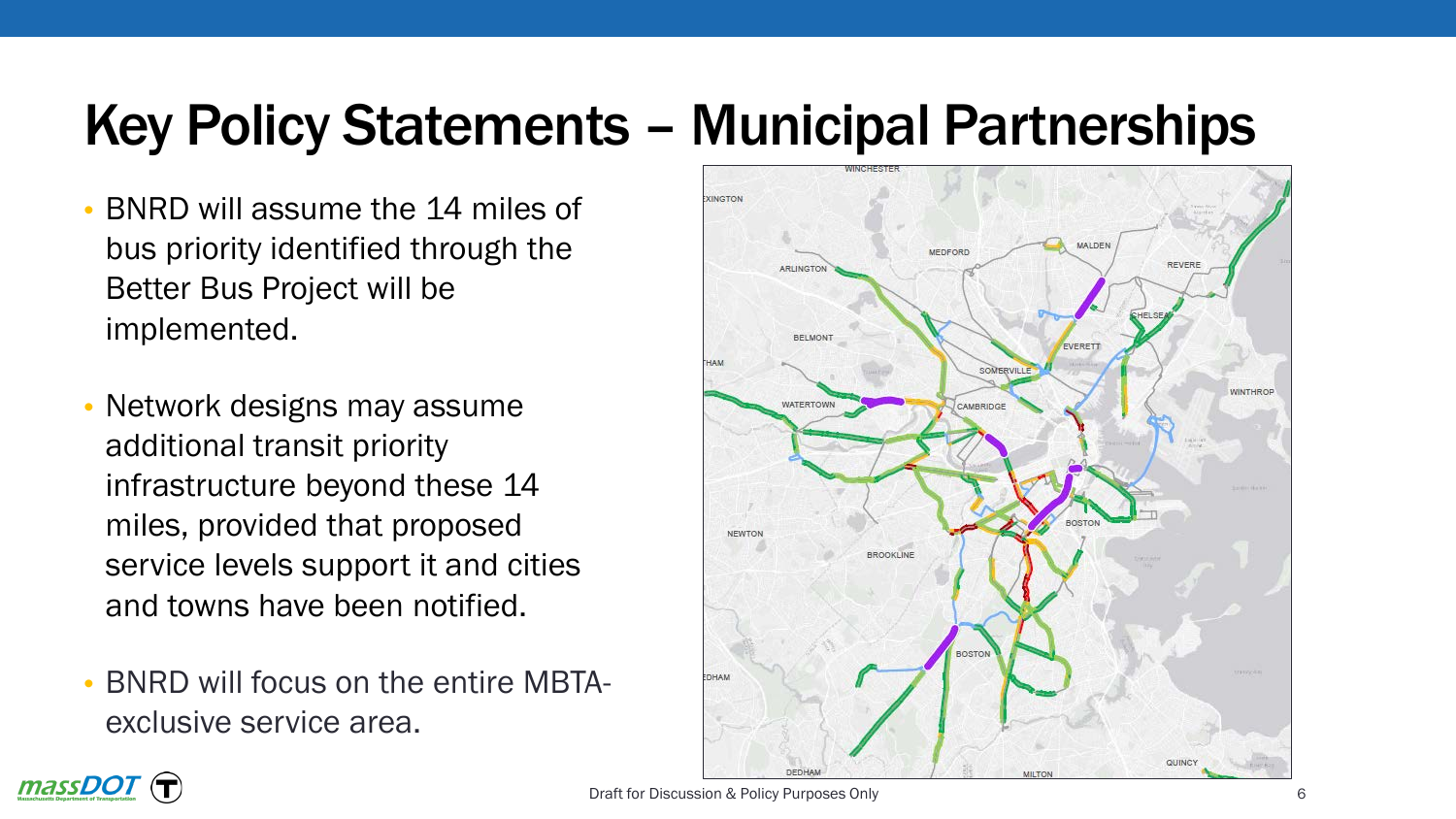# Key Policy Statements – Fleet and Facilities

- While the implementation phase will include a fleet and facility assessment, the planning phase will focus on service and not be bound by:
	- Existing facility locations
	- Existing fleet size
	- Operating assignment rules
	- Future conversion to zero emission fleet

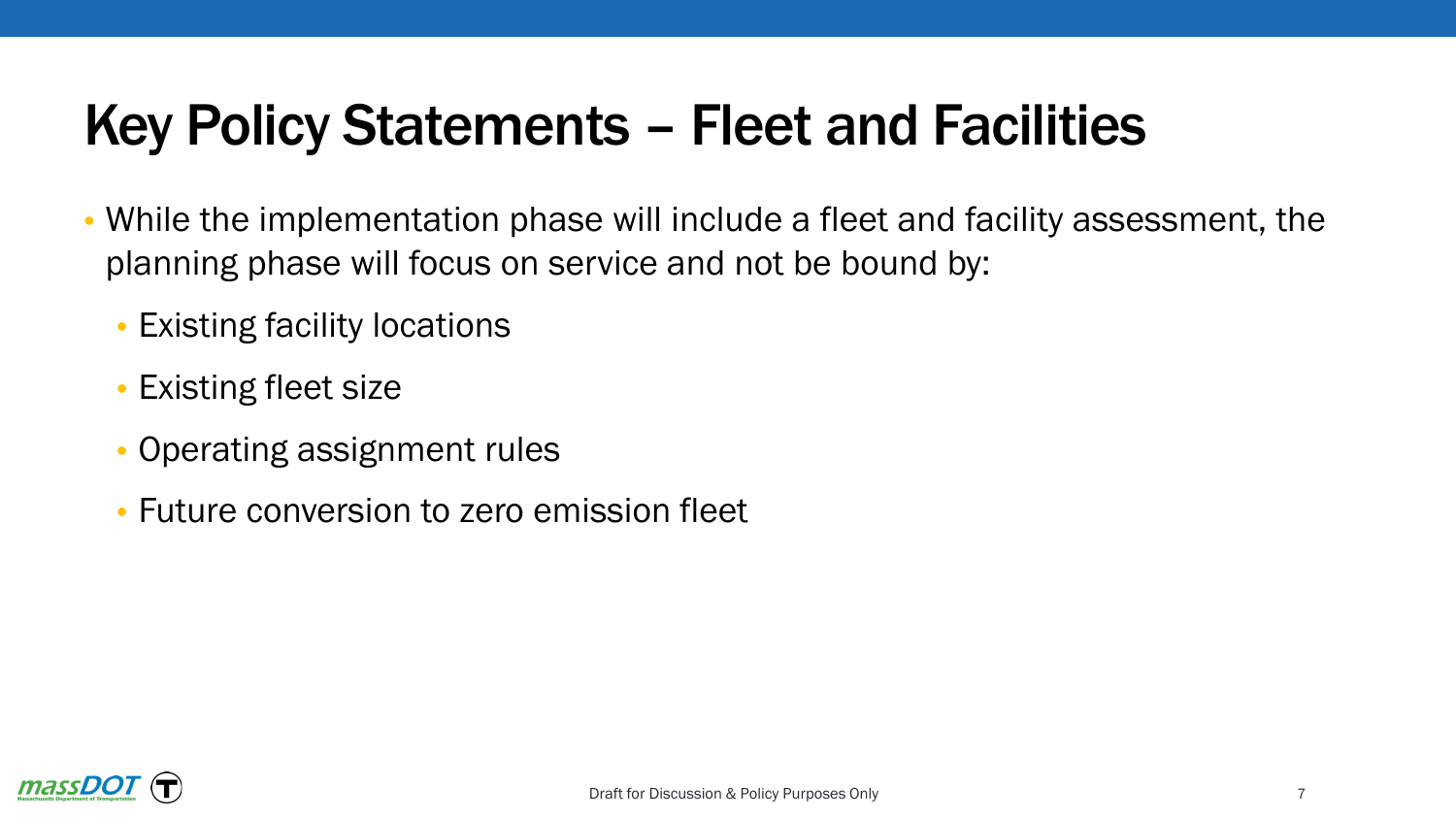# Key Policy Question – Budget

We assume that additional operating and fleet resources beyond today's resources become available.

- BNRD will present network alternatives to MBTA leadership that demonstrate overall network performance and outcomes at different funding levels so tradeoffs can be clearly understood.
- As part of this process, BNRD will evaluate the suitability of alternative service delivery models already in use by the MBTA while also exploring additional approaches.

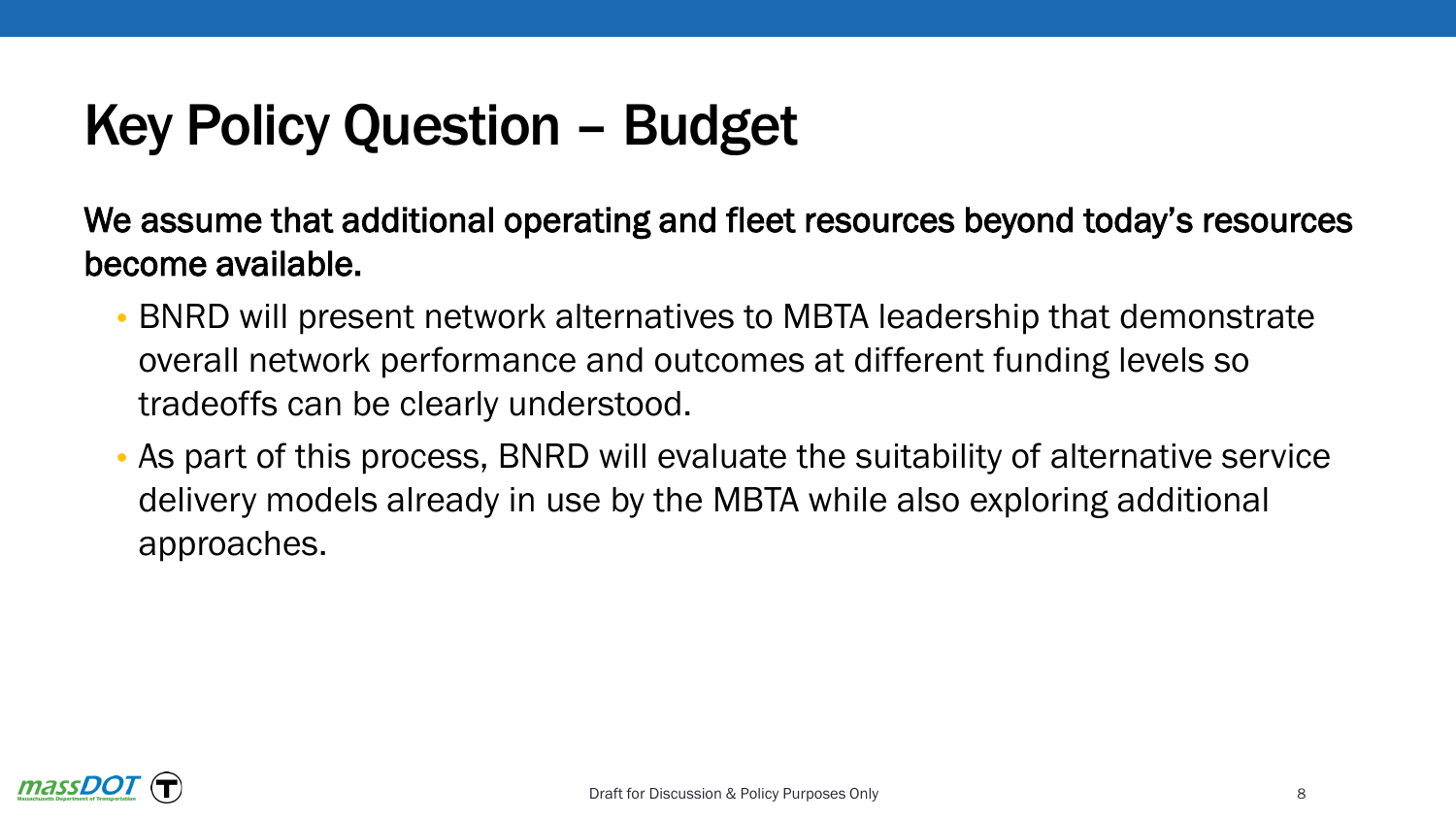# PROCESS UPDATES



Draft for Discussion & Policy Purposes Only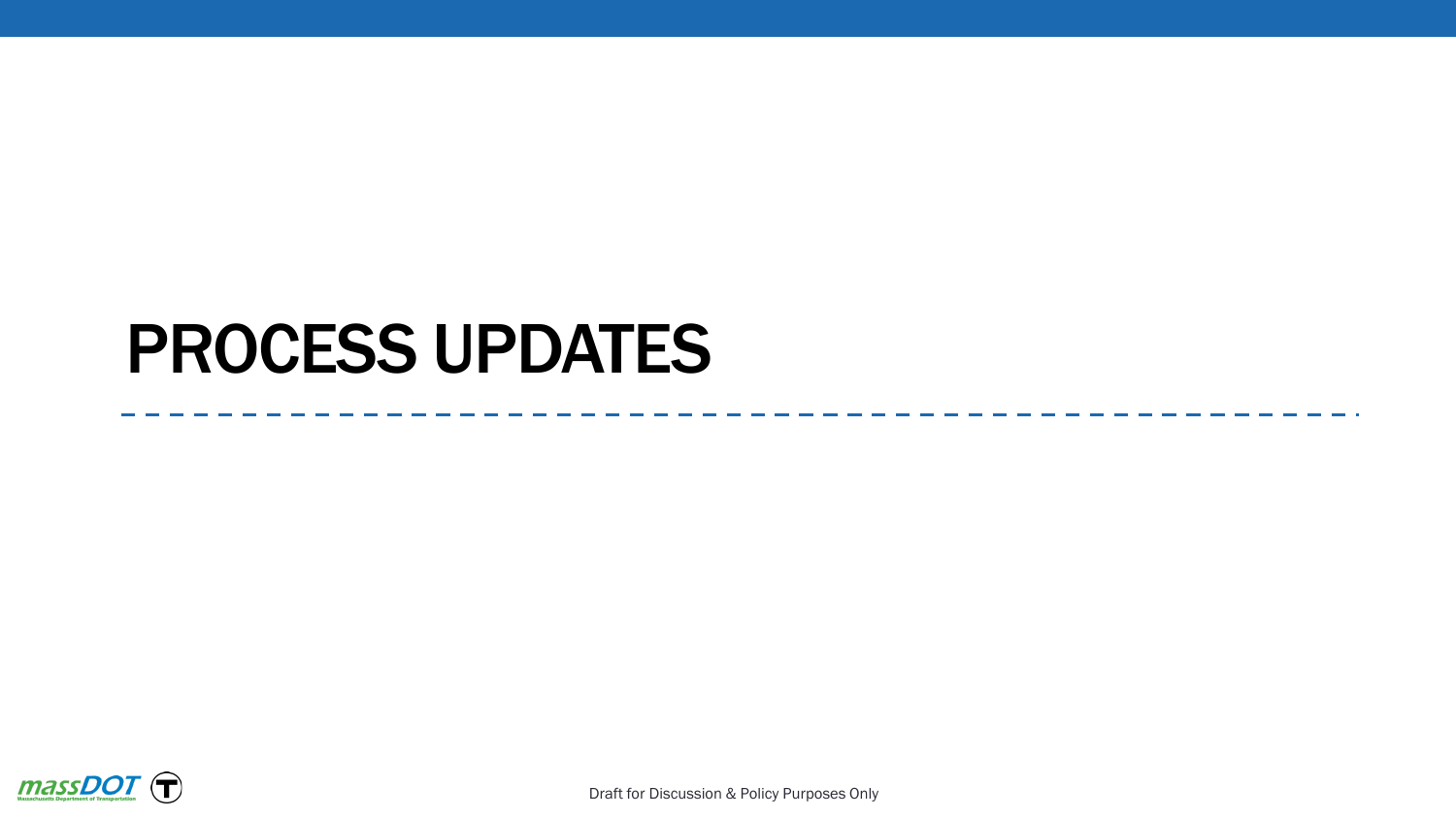# Approach to Developing Metrics: Connecting to the Service Delivery Policy

The Service Delivery Policy addresses service planning, service availability, and service quality measures (primarily at the route level).

Service planning measures: what routes should we have?

- Cost-efficiency **P** Route
- Base Coverage
- Serving demand **Connectivity Network**

Service quality measures: How good are we doing at providing service?

- **Reliability**
- Comfort
- **Safety**
- **Communication**

**Network** 

Route

Service availability measures: How much service do we provide on the routes we established?

- Minimum Frequency
	- Route
- Minimum Span of Service
- Accessible

Network

As part of the Bus Network Redesign, network-level metrics related to connectivity and serving demand will be created.

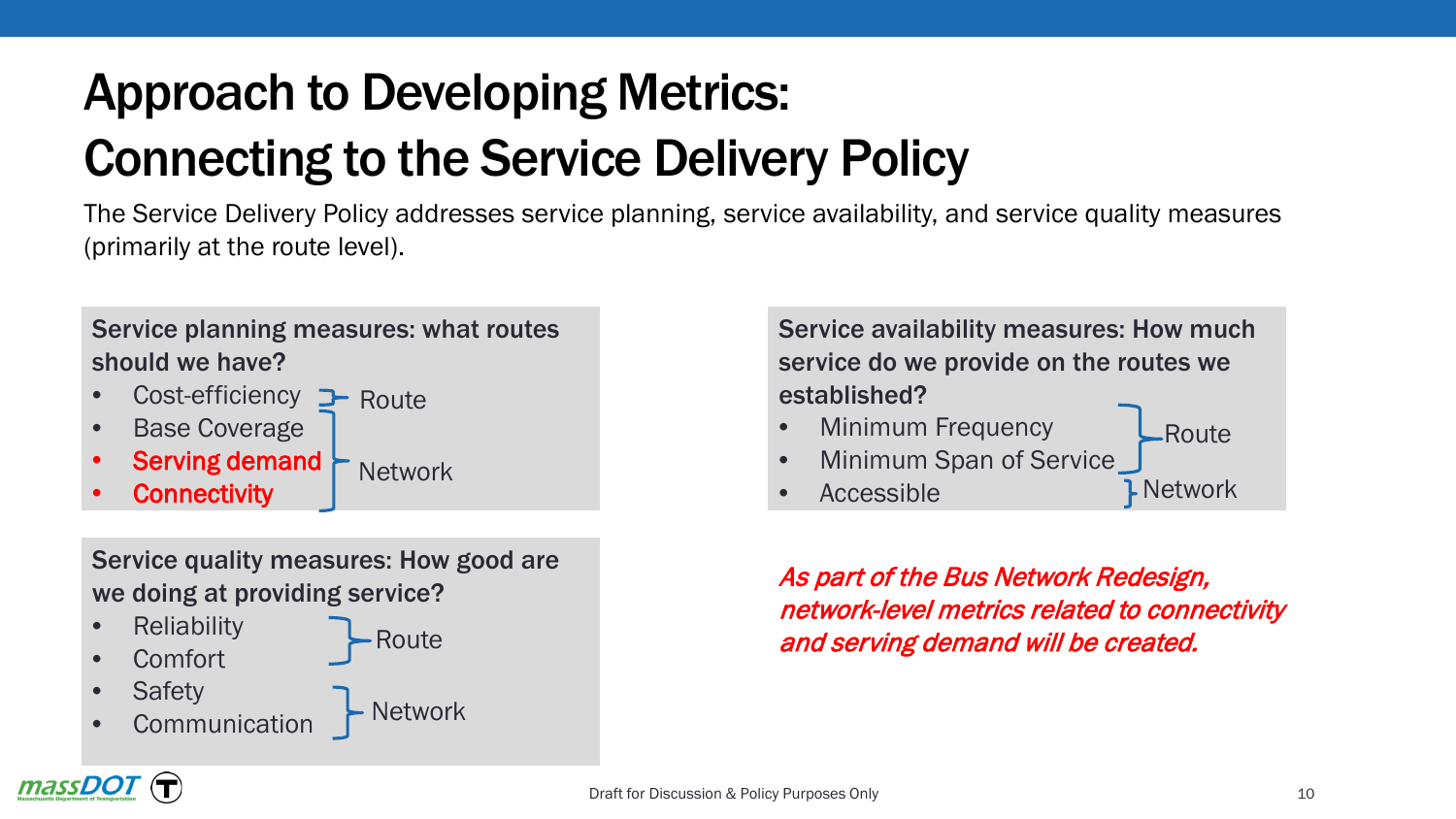# Approach to Developing Metrics

Regional connectivity needs to define two components of access: for whom and to what? Serving demand means making transit a viable option for any trip we choose to serve

Through the last three years of engaging with stakeholders, we have identified the following factors of making transit a viable option:

- Trip time
- **Frequency**
- Cost
- Span of service
- **Reliability**
- Comfort
- **Simplicity of Network**
- **Transfers**
- First/Last Mile Connections; Coverage
- **Communications**

#### Connectivity for whom and to what: Existing riders

- Riders that previously used the system but no longer do today
- Environmental Justice communities
- People with mobility issues

#### Potential riders

- People who do not use the system but could given proximity to MBTA
- People whose tripmaking patterns are not served by MBTA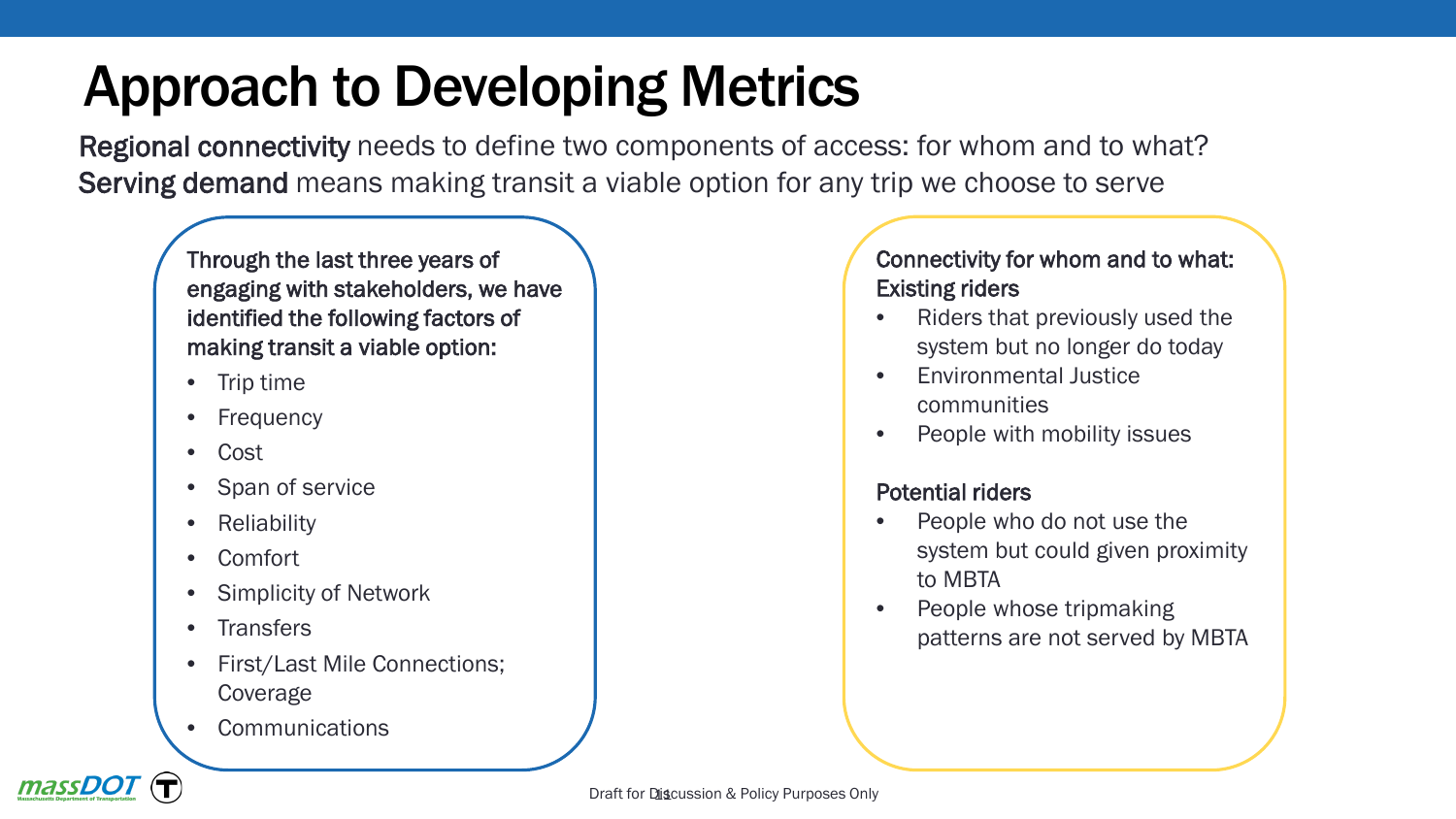### Demonstration Projects (Pilots)

The FMCB asked project team to identify demonstration projects by end of 2019

Demonstration Projects will be identified in the following ways:

- Better Bus Project
- Origin-Destination dataset
- Submissions from online intake form (available on <https://www.mbta.com/policies/service-pilot-process> today)

Timeline: Demonstration projects agreed to by FMCB in late 2019 would be on street in Summer 2020 rating.\*

\*Note: Some concepts may need to go into a design process before being implemented.

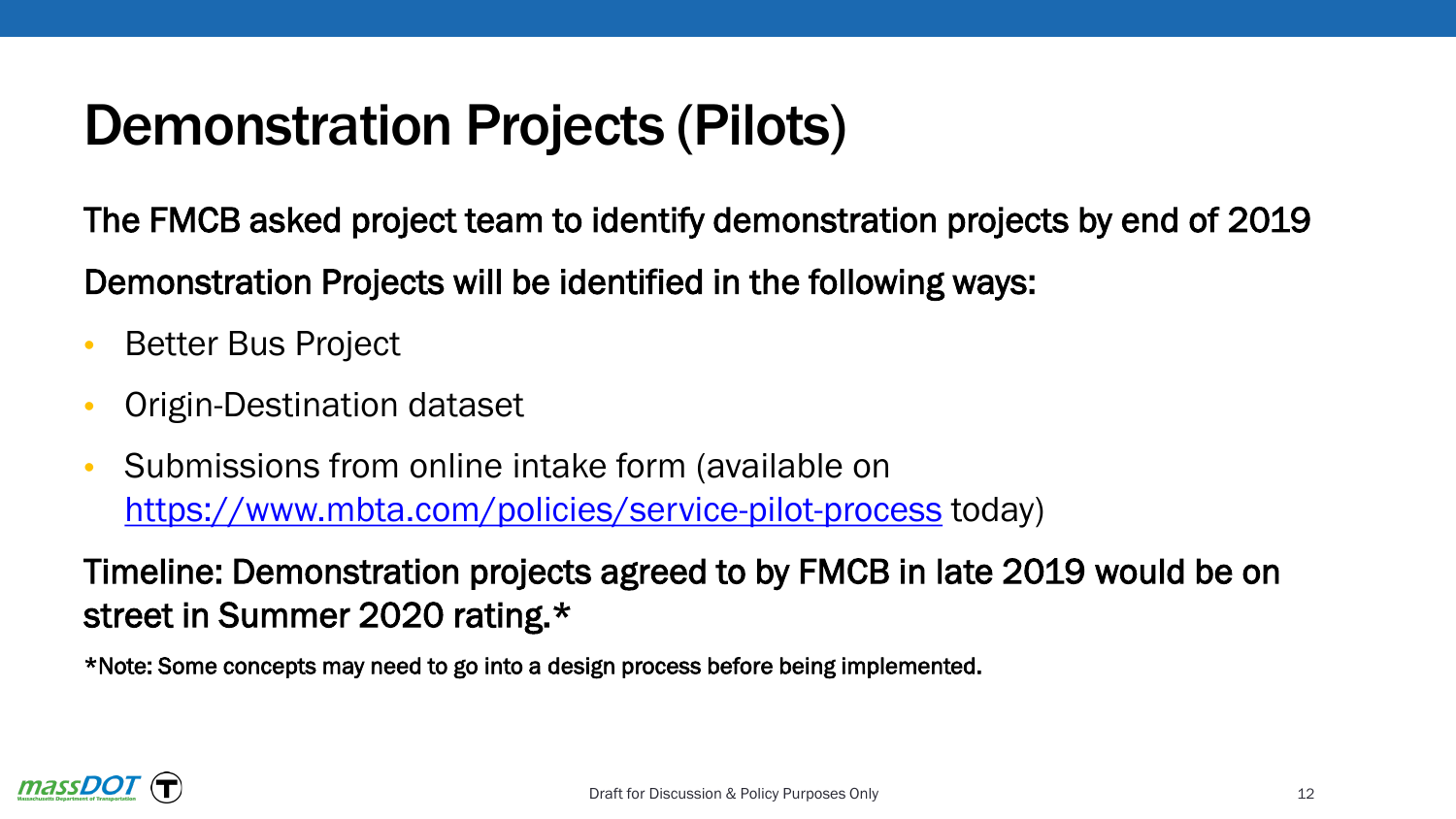### Demonstration Project Examples

#### 112 Improvements



#### Congress Street Bus Corridor



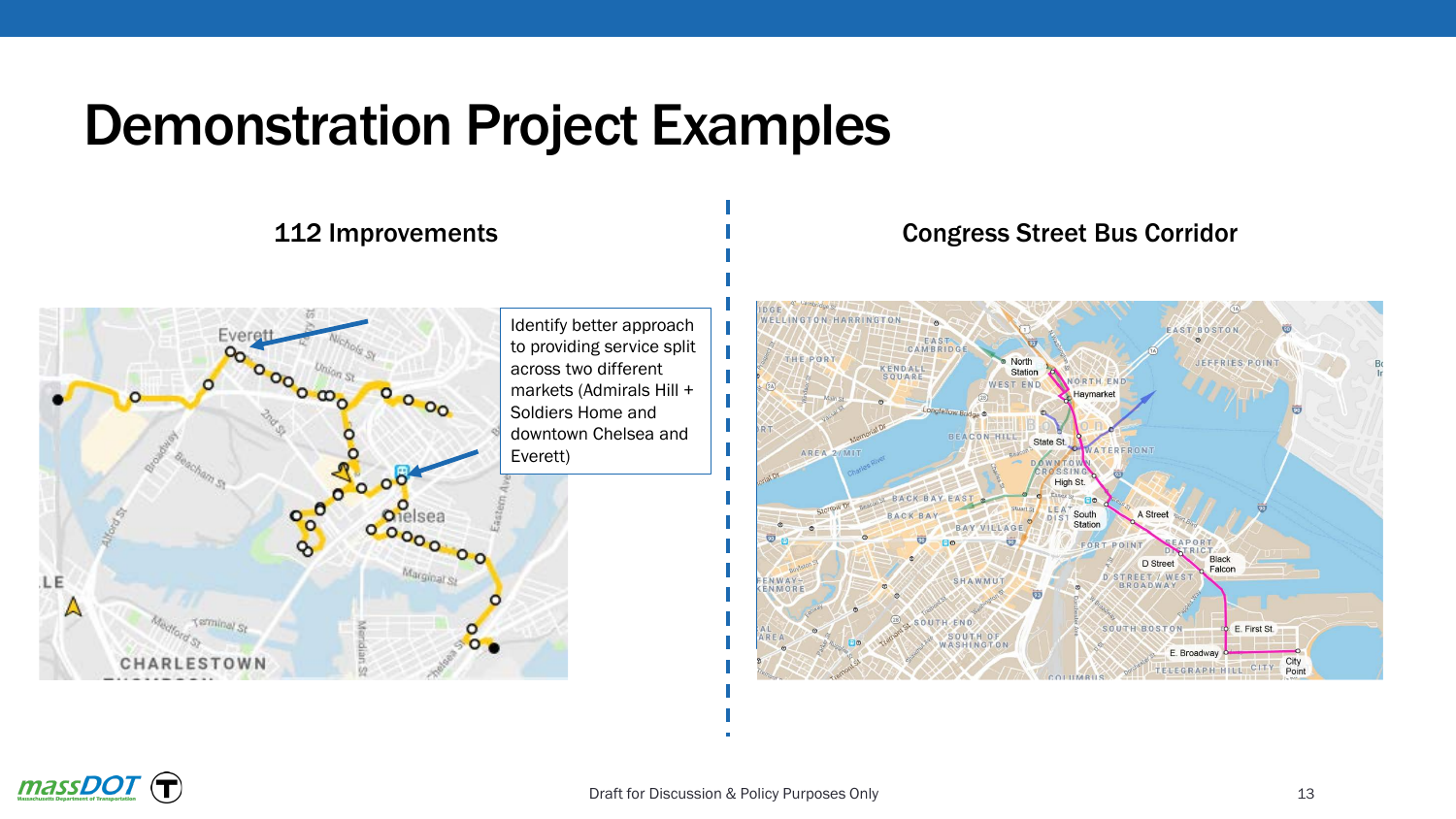### Using Location-Based Data To Reimagine The Bus System

- Cambridge Systematics has been hired to conduct a trip-making analysis of the Boston region based on location-based data from 2018
- Data are anonymized and cannot be linked to cell phone numbers or individuals
- Data come from a range of applications (multi-language, lifestyle, travel, news, etc.) where people have opted in for locationtracking and is representative of different demographic groups
- The data capture 12 months of travel



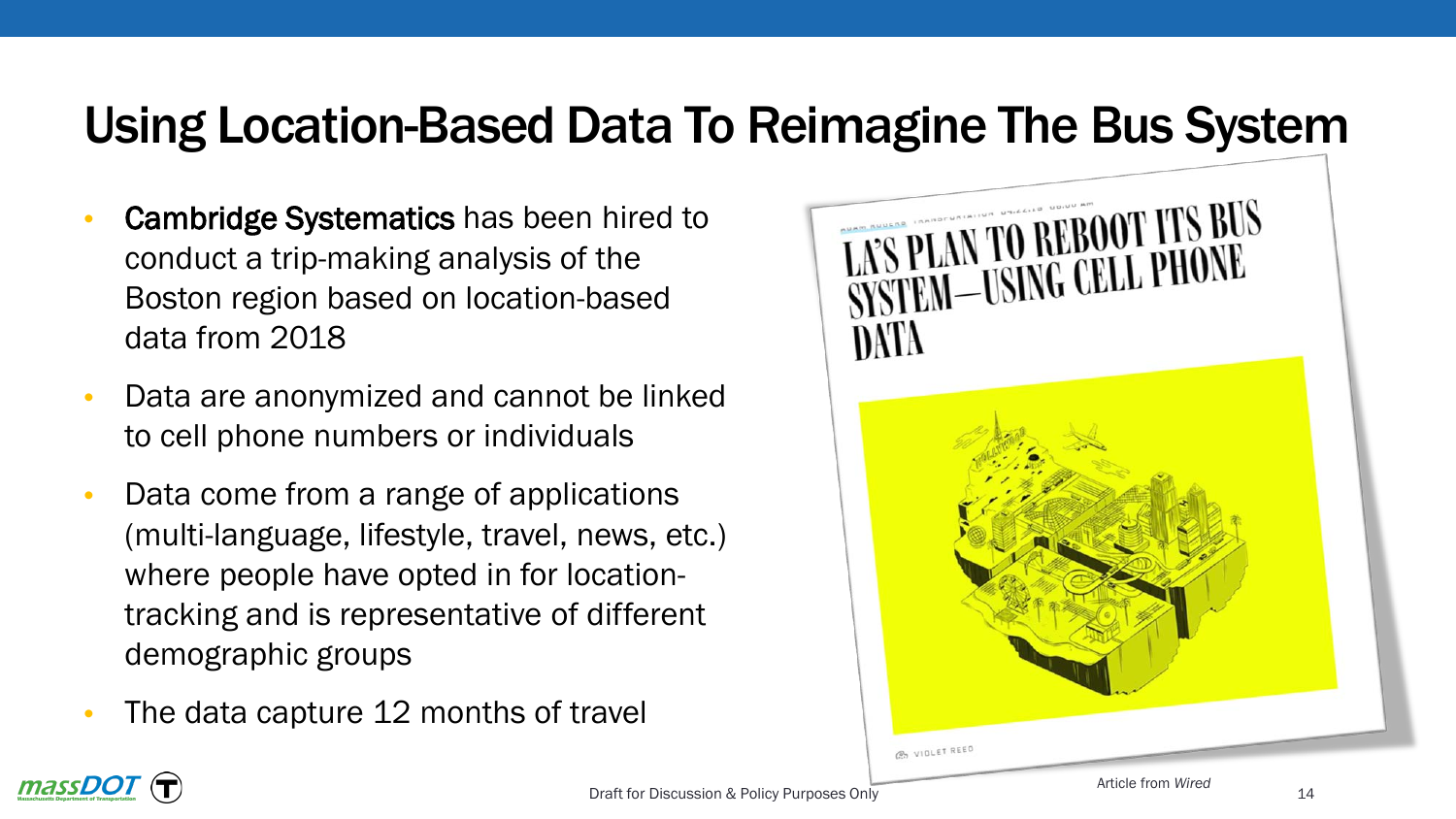### Next Six Months

- 1. Publicize Demonstration Project intake form on website
- 2. Continue to meet with internal and external task forces to refine network-level metrics and plan for additional public workshops
- 3. Review results of trip-making analysis
- 4. Present draft network-level metrics to leadership in fall
- 5. Present selected demonstration projects to FMCB by end of 2019
- 6. Plan for public meeting in late 2019